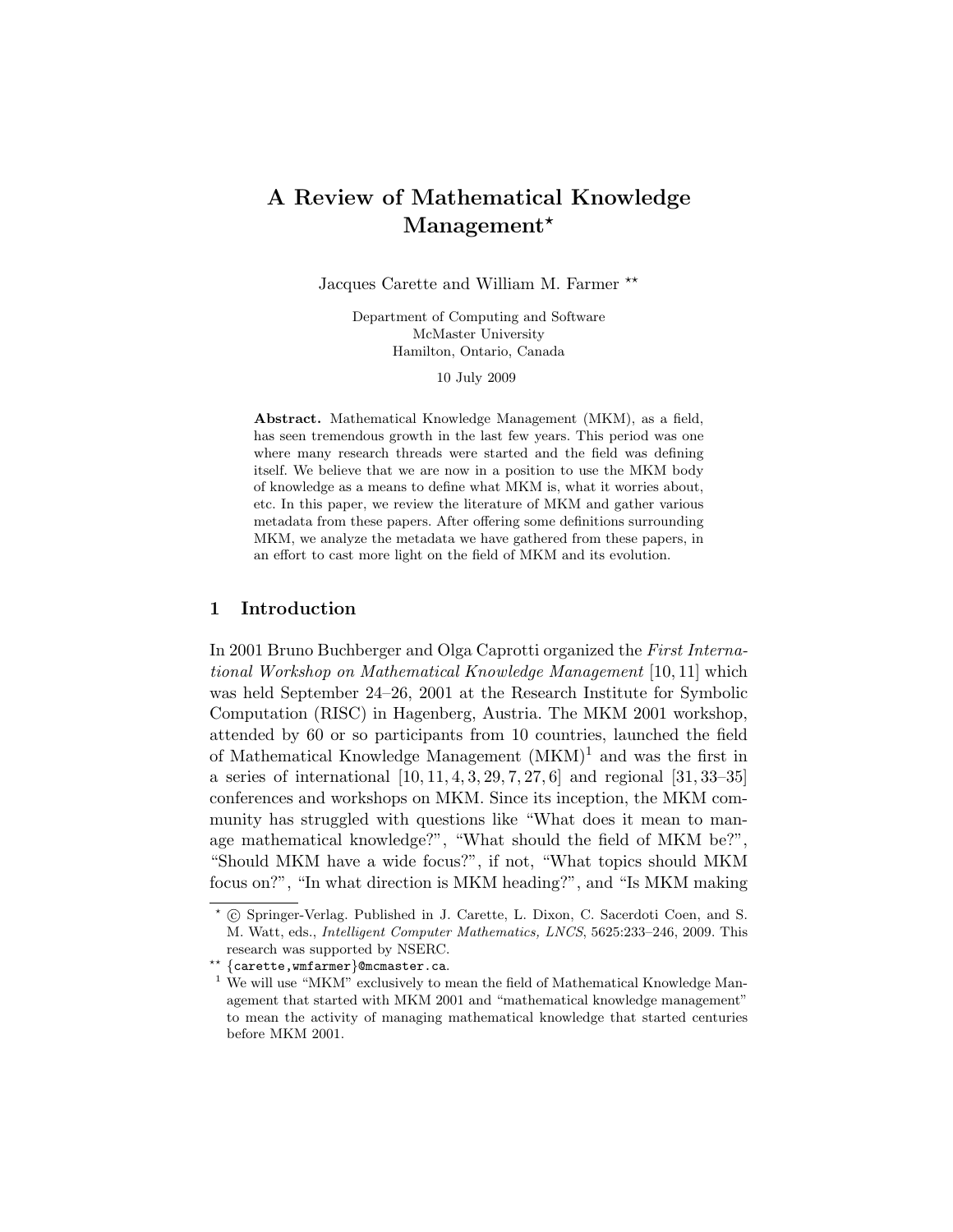progress?". We agree with those who point out that this field is about "( $MK$ ) $M$ " rather than " $M(KM)$ ".

In this paper we seek to answer these and similar questions by reviewing the literature of MKM, particularly the papers presented at the previous seven international MKM conferences (MKM 2001, 2003, 2004– 8). By gathering and analyzing various metadata about the MKM papers of the past we would like to show where MKM is today and lay the groundwork for future work that can trace its evolution.

Our aim with this paper is both to survey the current state of MKM and to give future surveyors clear data (and hopefully a clear analysis) of the beginnings of MKM. We also want to offer a tested framework for classifying and analyzing future MKM research.

In the next section, we cover our understanding of MKM, and in section 3, we review the history of "mathematical knowledge management", as a survey of the context in which we understand the field. In section 4, we outline our data gathering and data analysis methodology. In the following section, we lay out the raw results we have obtained, and in section 6, we analyze them. We close with a conclusion.

#### 2 What is MKM?

In 2004 in the article [20], we described MKM as follows:

MKM is a new interdisciplinary field of research in the intersection of mathematics, computer science, library science, and scientific publishing. The objective of MKM is to develop new and better ways of managing mathematical knowledge using sophisticated software tools. MKM is expected to serve mathematicians, scientists, and engineers who produce and use mathematical knowledge; educators and students who teach and learn mathematics; publishers who offer mathematical textbooks and disseminate new mathematical results; and librarians and mathematicians who catalog and organize mathematical knowledge.

Although mathematical knowledge possesses several characteristics that sharply distinguish it from other kinds of knowledge, MKM also has a nontrivial intersection with the field of general knowledge management [21].

MKM is indeed a new field of research, but mathematicians have been concerned with managing mathematical knowledge for hundreds, if not thousands, of years. A short history of mathematical knowledge management is given in the next section. However, mathematical knowledge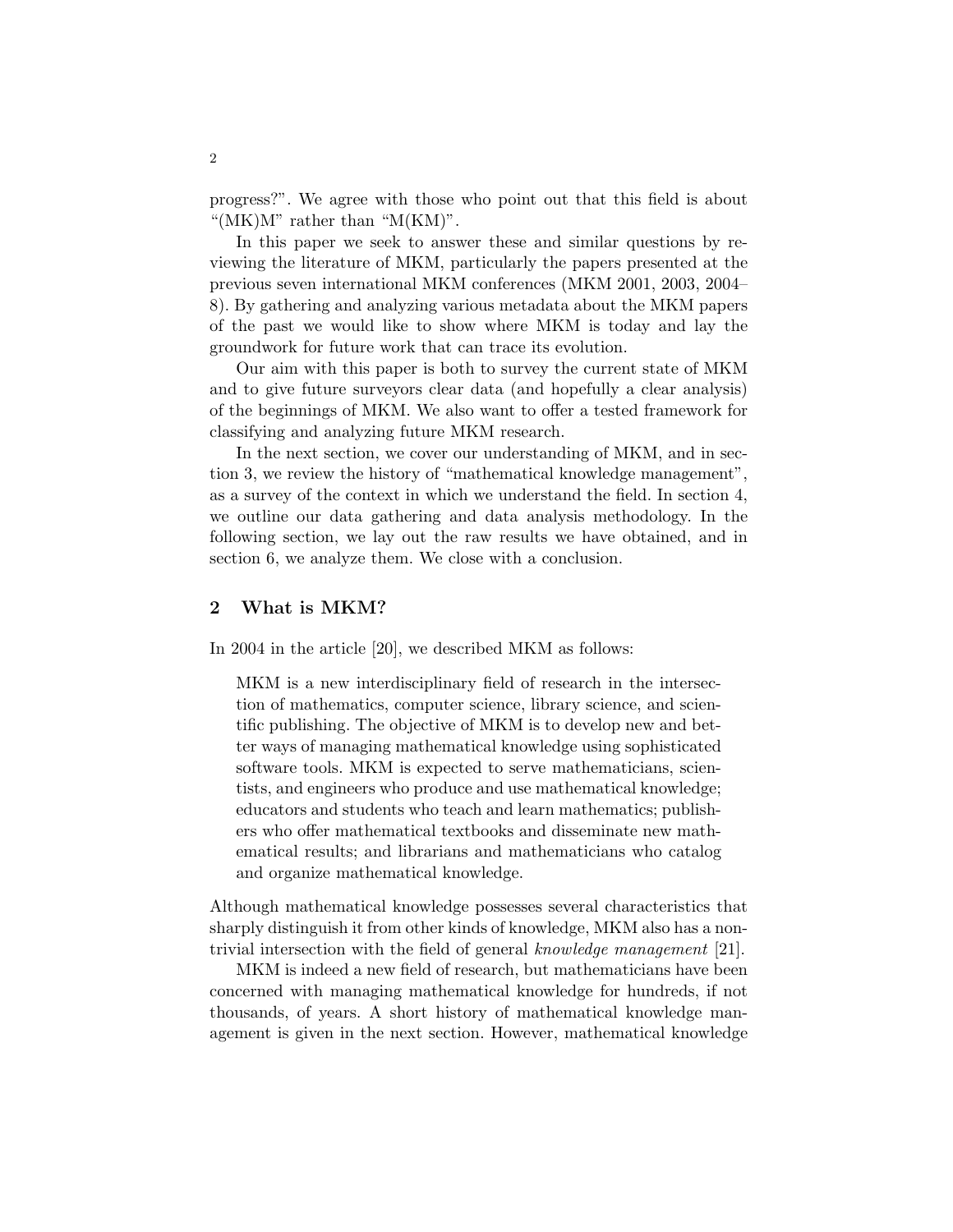management is now a much greater concern to mathematicians and other mathematics practitioners than it ever was before. There are several reasons for a new heightened interest in managing mathematical knowledge.

First, since World War II there has been an explosion in the mathematical knowledge produced by mathematicians. The evidence for this statement is abundant. One only has to examine the growth in mathematics articles, reviews, journals, conferences, etc.

Second, there has also been a parallel explosion in the mathematical knowledge produced by scientists and engineers as a by-product of their work. Perhaps the best example of this explosive growth is seen in software development. Computer scientists and software engineers produce millions of software artifacts—requirements specifications, design documents, pieces of computer code—that are essentially mathematical objects. The development and analysis of these artifacts generates an overwhelming amount of highly specific, but still quite valuable, mathematical knowledge.

Third, due to the rise in computer and communication systems, how mathematical knowledge is managed—that is, articulated, organized, disseminated, and accessed—is in the midst of a profound transformation. One example is that a large, and quickly growing, body of mathematical knowledge is now represented either axiomatically by logical theories or algorithmically by symbolic computation programs. Another example is the many new ways that mathematical knowledge is being disseminated, particularly involving the web.

The field of MKM was established to address the large and increasing need for effective mathematical knowledge management. In the eight years since MKM 2001, researchers have approached the task of managing mathematical knowledge from different points of view and have pursued different topics. It is our contention that the collection of these views and topics is a strong indication of what MKM is and where it is heading. Consequently, our review will focus on extracting from the MKM literature the dominant MKM views and topics.

## 3 History

While mathematical knowledge management has been named as a separate endeavor only recently, its history goes back much further at least to Euclid's great and extraordinarily influential Elements.

For the formalist, certainly one important milestone is Frege's Begriffsschrift [22], to whom we owe modern logic. In Hilbert's hands, this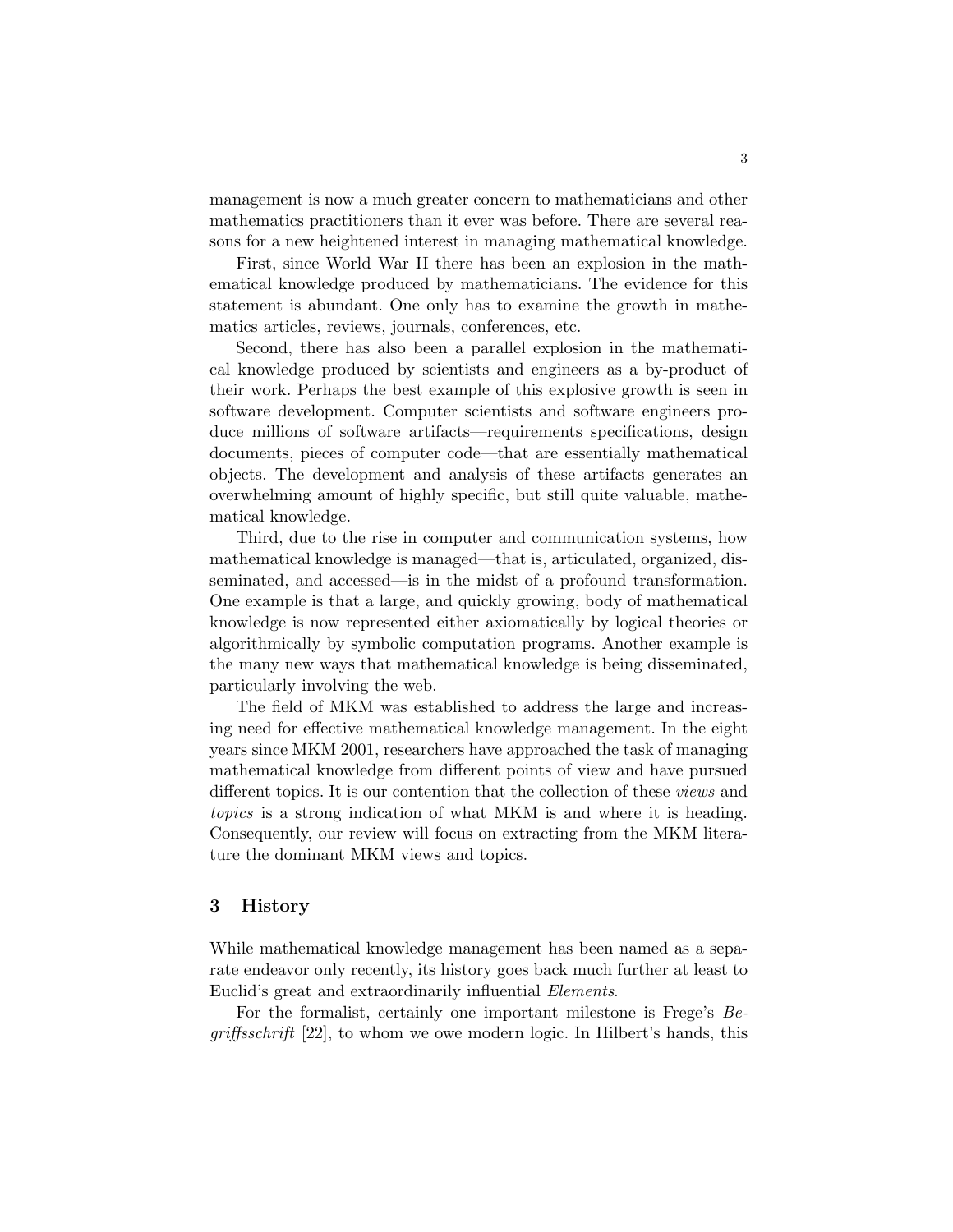became his famous Program, while Russell and Whitehead produced the *Principia Mathematica* [42], to which we owe type theory. While Gödel's incompleteness theorem [23] certainly put an understandable damper on these developments, luckily many nevertheless persevered. Of course, one must mention the *Bourbaki* project as extolling the virtues of a formal library of mathematics.

But Bourbaki was hardly the first to try to design such a library. Leibnitz, frequently credited as having founded both library science and information theory [16], deserves first-mover credit here. The issues of managing large amounts of information (including substantial parts of mathematics) were already brough to the fore by Denis Diderot's *Encyclopédie* ou dictionnaire raisonné des sciences, des arts et des métiers [18].

Other aspects of mathematical knowledge management have a similarly extended history. Those interested in mathematical presentation would be well advised to read Cajori's monumental 1929 A History of Mathematical Notations [14]. For the ones more concerned with interactivity, watching Douglas Engelbart's 1968 Mother of All Demos [19] is humbling.

For those most interested in mechanizing mathematics, it is well worth revisiting the early pioneers like Turing and von Neumann (in particular [39]). Completely indispensable is a thorough reading of the Automath papers [17, 36]—some recent MKM work just "rediscovers" some of de Bruijn's early insights. Similarly, the *QED Manifesto* [9] has helped frame the discussion around formalized mathematics for a very long time (see [43] as an enlightening and readable example).

The more recent history of many parts of MKM have been covered elsewhere (although a unified treatment is still missing), and we will not repeat that here. However, we felt that it was important to remind our readers that mathematical knowledge management actually has a very long history, if one just knows where to look. This history is for us the proper context in which to evaluate the recent work explicitly labeled as Mathematical Knowledge Management.

#### 4 Methodology

Before writing this paper, we first agreed on the methodology we should follow. First and foremost, although our results will inevitably be colored by some of our biases, we wanted our results to reflect the field itself. This meant that we have to carefully follow a bottom-up data gathering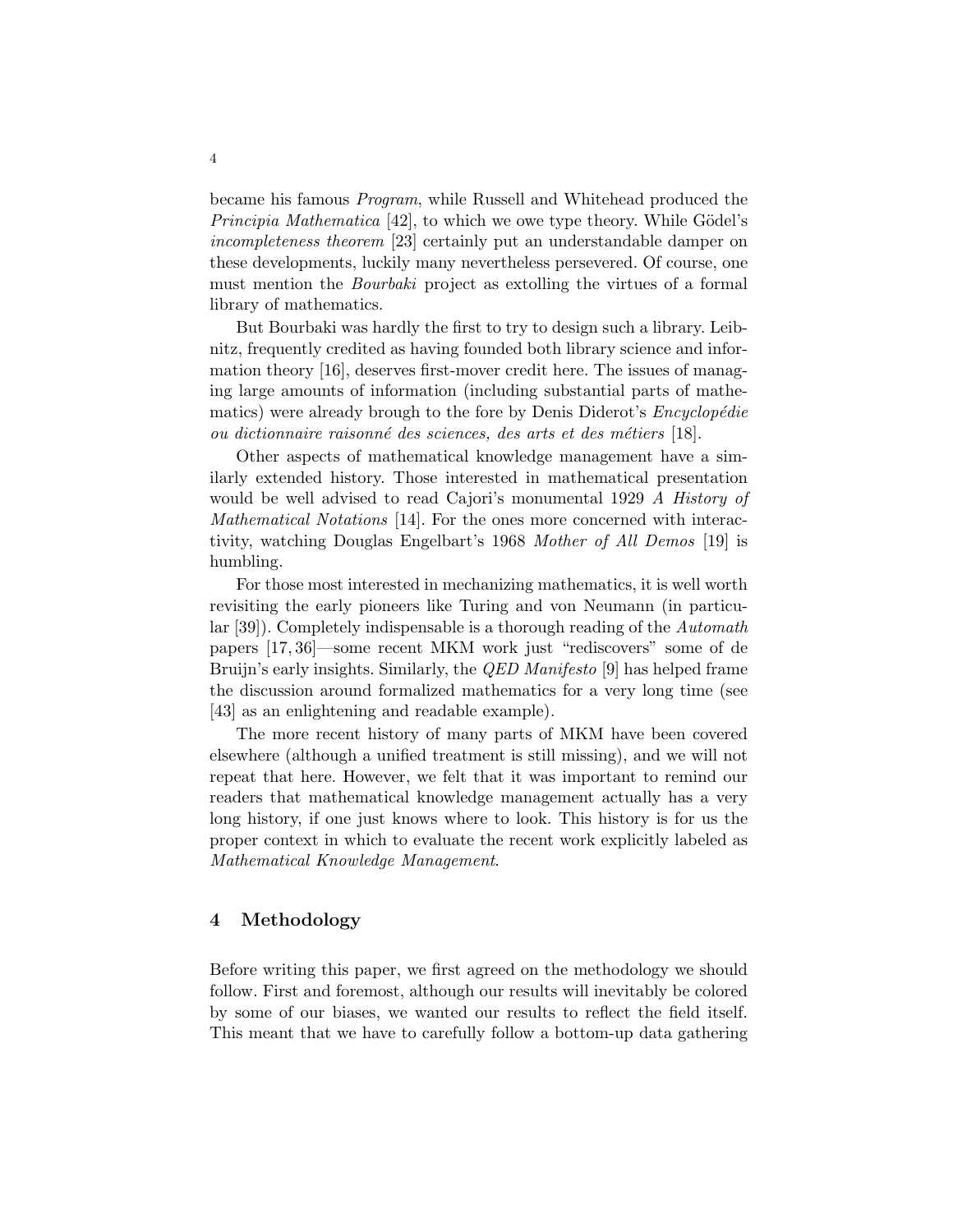process where we would systematically review the MKM literature for metadata.

We decided that the refereed proceedings of the previous seven international MKM conferences should be considered the "primary sources". The refereeing process serves two purposes: insuring a minimal level of quality as well as asserting that the contributions are "on topic". While there are secondary sources of useful information on MKM, choosing amongst these would have required too much subjective judgment on our part. We will come back to this issue in a later section.

More specifically, this meant that we had to review all 143 papers contained in [11, 4, 3, 29, 7, 27, 6] (which also contain papers for co-located conferences but which are not counted here). A first pass was done to extract the main "topics" which were discussed in every paper, in the author's vernacular. Although at least one of us has looked through every page of every paper (more than once!), we relied heavily on the abstract to extract these "topics". We then formed groups of topics which seemed closely related: for example, some authors speak of libraries, while others of repositories. We came up with labels and descriptions for each of these.<sup>2</sup> At no point did we ever discuss whether any topic was important (or not), interesting (or not), relevant, etc. When abstracting from the specifics to get general topics, the only criterion was: Is "mathematical knowledge" a crucial aspect? In some cases, for example issues relating to distributed systems, we decided that the topic (as it appeared in the papers under review) was core computer science rather than containing specific MKM issues.

As we still ended up with a rather long list of topics, it was natural to try to *organize* the list somehow. At first, we naïvely attempted to create a hierarchy<sup>3</sup> out of these topics—and failed miserably. This is when we realized that we were oversimplifying the problem and, firmly inspired by the field of software architecture, we saw that these papers differed not only in their topics, but also in their *points of view*. The next section explains this in more detail. We then had to re-review each paper to extract the author's point-of-view, as this information could not be obtained from the list of topics. We again tried to shorten the list of topics, and although some topics seem to overlap, each seemed to be about a separate enough concern that we did not feel justified in narrowing the list further.

<sup>&</sup>lt;sup>2</sup> Although we believe the extraction of important topics was objective, the grouping and labeling is inevitably somewhat more subjective.

 $3$  Especially naïve as both of us had read [38].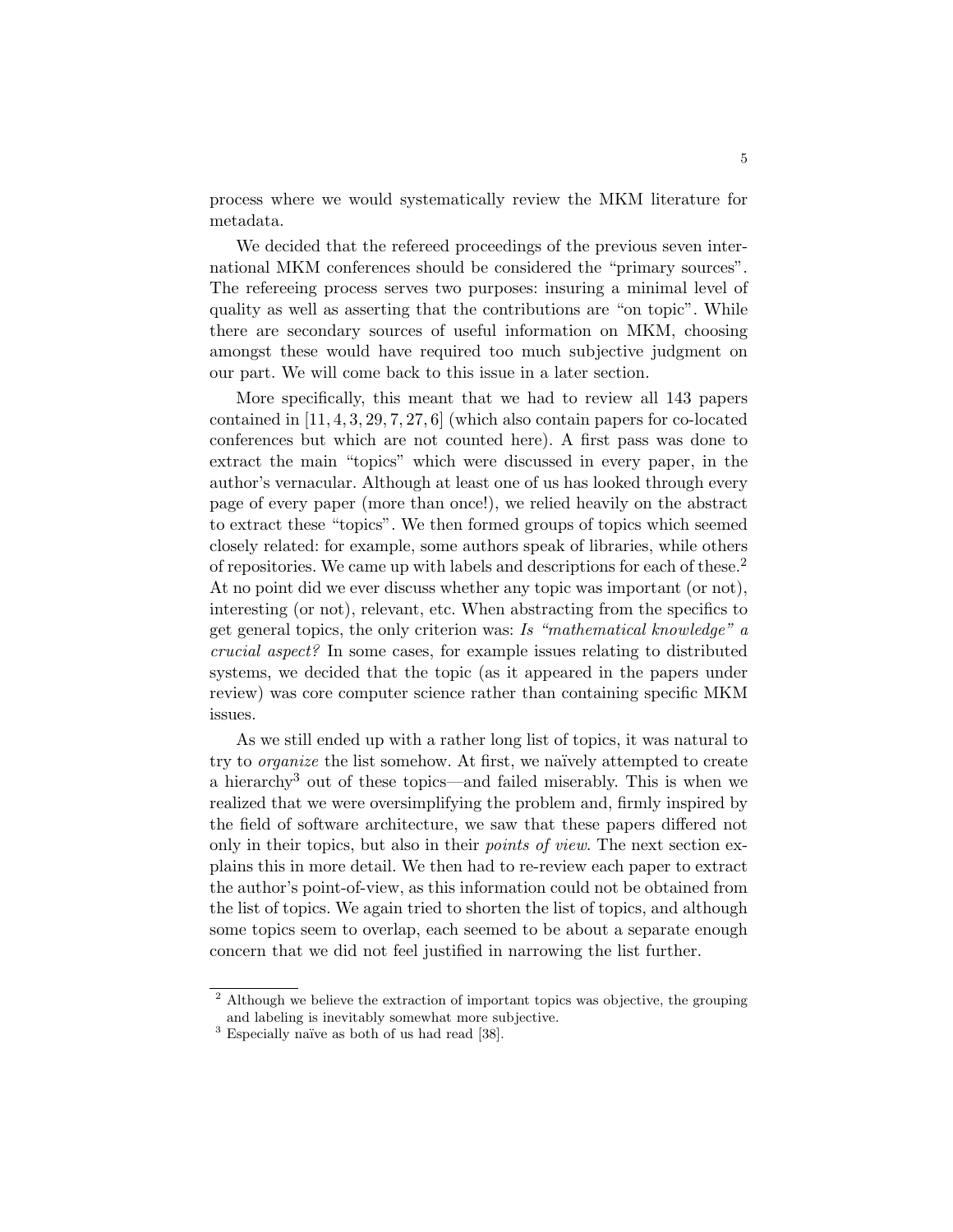| Document Library |  | Formal | Digital | Interactive Process |  |
|------------------|--|--------|---------|---------------------|--|
|------------------|--|--------|---------|---------------------|--|

#### Fig. 1: The 6 views of MKM

## 5 Results

6

This section presents the results of our investigation of the MKM literature. More specifically, we present the *points of view, topics* and quantitative data relating to these.

#### 5.1 Views

In our investigation of the MKM literature we identified six major lenses through which researchers view MKM. These views are not incompatible; more than one view is often exhibited in the same research paper.

- 1. Document. Mathematical knowledge is traditionally communicated via mathematical documents. The document view of MKM sees the management of mathematical knowledge as largely happening inside documents, and managing these documents is a central concern. The documents, however, can have several forms. Some examples are articles in journals, hypertext documents on the web, and theory files produced using theorem provers. An example of a recent MKM 2008 paper written from the document view is "On Correctness of Mathematical Texts from a Logical and Practical Point of View" by K. Verchinine et al. [41]. It is concerned with formalized mathematical documents. Other examples are [37, 2].
- 2. Library. One major view of mathematics is that it is a huge body of mathematical facts. According to the library view of MKM, the main objective of MKM is to design and implement libraries, repositories, and archives in which a part of the body of mathematical facts is assembled, organized, and made accessible in various ways. How a mathematical library works is the primary concern; what is held in a library and how it is represented are secondary concerns. The MKM 2008 paper "Cross-Curriculum Search for Intergeo" by P. Libbrecht [30] takes a library view of MKM. It describes how a library of interactive geometry resources is organized so that it facilitates search. Other examples are [40, 44].
- 3. Formal. Mathematical knowledge is highly structured and interrelated. In the formal view of MKM, mathematical knowledge is managed according to how it is structured and interrelated. Deduction and computation are a very important part of this view since they are the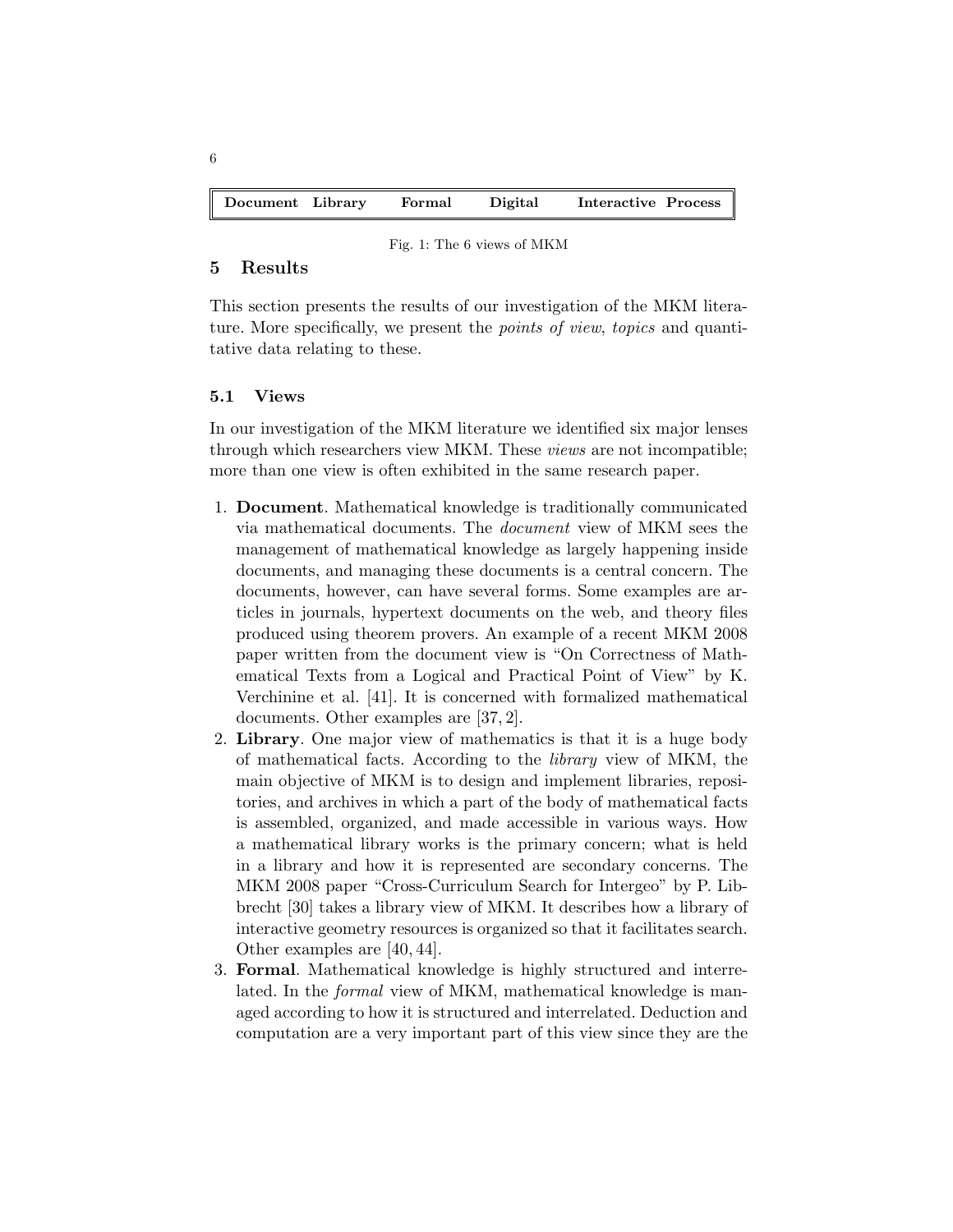principal means by which the structure of mathematical knowledge is created, discovered, and communicated. A formal view is taken in the MKM 2007 paper "Formal Representation of Mathematics in a Dependently Typed Set Theory" by F. F. Horozal and C. E. Brown [26]. It studies the relationship between an informal presentation of introductory real analysis and a formal presentation of it in the Scunak type theory. Other examples are [13, 15].

- 4. Digital. Like almost all other kinds of knowledge, there is a strong impetus to digitize mathematical knowledge so that it can be handled by computer and communication systems. The digital view of MKM considers the essence of managing mathematical knowledge to be managing digital objects that encode mathematical knowledge. The digital view, in particular, is concerned with how mathematical knowledge can be put on and accessed via the web. A. S. Youssef's MKM 2007 paper "Methods of Relevance Ranking and Hit-Content Generation in Math Search" [45] takes a digital view. It proposes techniques for searching digital mathematics libraries. Other examples are [1, 24].
- 5. Interactive. Mathematical knowledge is created, discovered, and communicated by human-to-human and human-to-tool interaction. The basis of the interactive view of MKM is that mathematical knowledge can only be properly managed within the context of this interaction. This view emphasizes the central role of mathematical knowledge in how mathematics is learned, produced, and applied. The MKM 2008 paper "Specifying Strategies for Exercises" by B. Heeren et al. [25] exhibits an interactive view. It investigates the specification of strategies for use in exercise-solving systems. Other examples are [32, 5].
- 6. Process. Another major view of mathematics is that it is a process in which mathematical models are created, explored, and interconnected. The process view of MKM focuses on how mathematical knowledge is produced. Managing mathematical knowledge is thus seen as managing the process that produces mathematical knowledge. This view includes a concern for the community of mathematicians, scientists, and engineers who produce mathematical knowledge. Process is the dominant view taken in A. Bundy's MKM 2008 paper " Automated Signature Evolution in Logical Theories" [12]. It argues that logical theories evolve over time and, as a consequence, their signatures need to be managed. Other examples are [8, 28].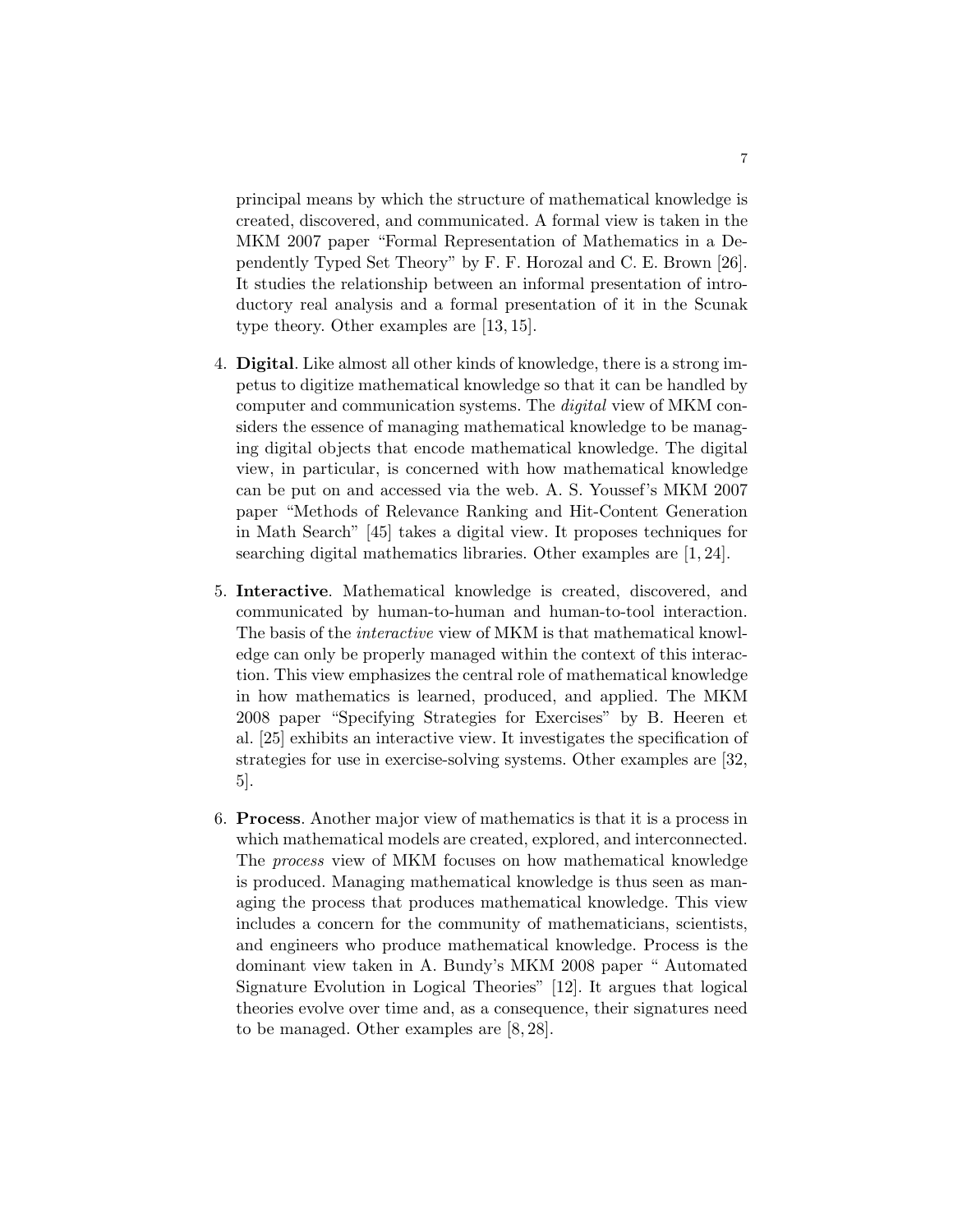| Representation Case-study<br>Mechanized | Interactivity | <b>Extraction Markup</b><br>Search | Practice       | Presentation<br>Web |
|-----------------------------------------|---------------|------------------------------------|----------------|---------------------|
| Translation                             | Organization  | Library                            | Usability      | Document            |
| Education                               | Environment   | Integrity                          | <b>Process</b> | Framework           |
| <b>Communication Maintenance</b>        |               | Philosophy Natural-                | language       | Publishing          |

|  |  |  |  |  |  | Fig. 2: The 25 topics of MKM |
|--|--|--|--|--|--|------------------------------|
|--|--|--|--|--|--|------------------------------|

#### 5.2 Topics

A great many topics have been addressed in the MKM literature. From the topics our investigation has found, we have consolidated a list of 25 topics which the MKM community, through MKM literature, has concerned itself with. It is important to remember that these topics were chosen because some papers made the point that these topics were of special concern for "mathematical knowledge management".

- 1. Representation. Techniques and devices for representing mathematical knowledge including data structures, logics, formal theories, normalization, diagrams, etc.
- 2. Case-study. Work that focuses on a particular example of mathematical knowledge, most often as a requirements gathering and analysis exercise.
- 3. Mechanized. Systems, such as theorem provers and computer algebra systems, that provide mathematical services that mechanize certain aspects of the mathematics process.
- 4. Markup. Markup languages for expressing mathematics such as XML, MathML, OpenMath, and OMDoc.
- 5. Presentation. Techniques and devices for presenting mathematical knowledge (like notation and diagrams).
- 6. Extraction. Techniques for extracting or inferring mathematical knowledge (like AMS classification or internal but implicit crossreferences) from mathematical documents and other sources.
- 7. Search. Searching and querying collections of mathematical knowledge as well as mathematical services.
- 8. Practice. Today's practice of mathematics by mathematicians, scientists, and engineers including issues like the mathematical vernacular, mathematics communities, and the role of context and convention.
- 9. Process. The process of creating, discovering, exploring, and applying mathematical knowledge.
- 10. Translation. The meaning-preserving translation of mathematical knowledge from one representation to another, including parsing techniques.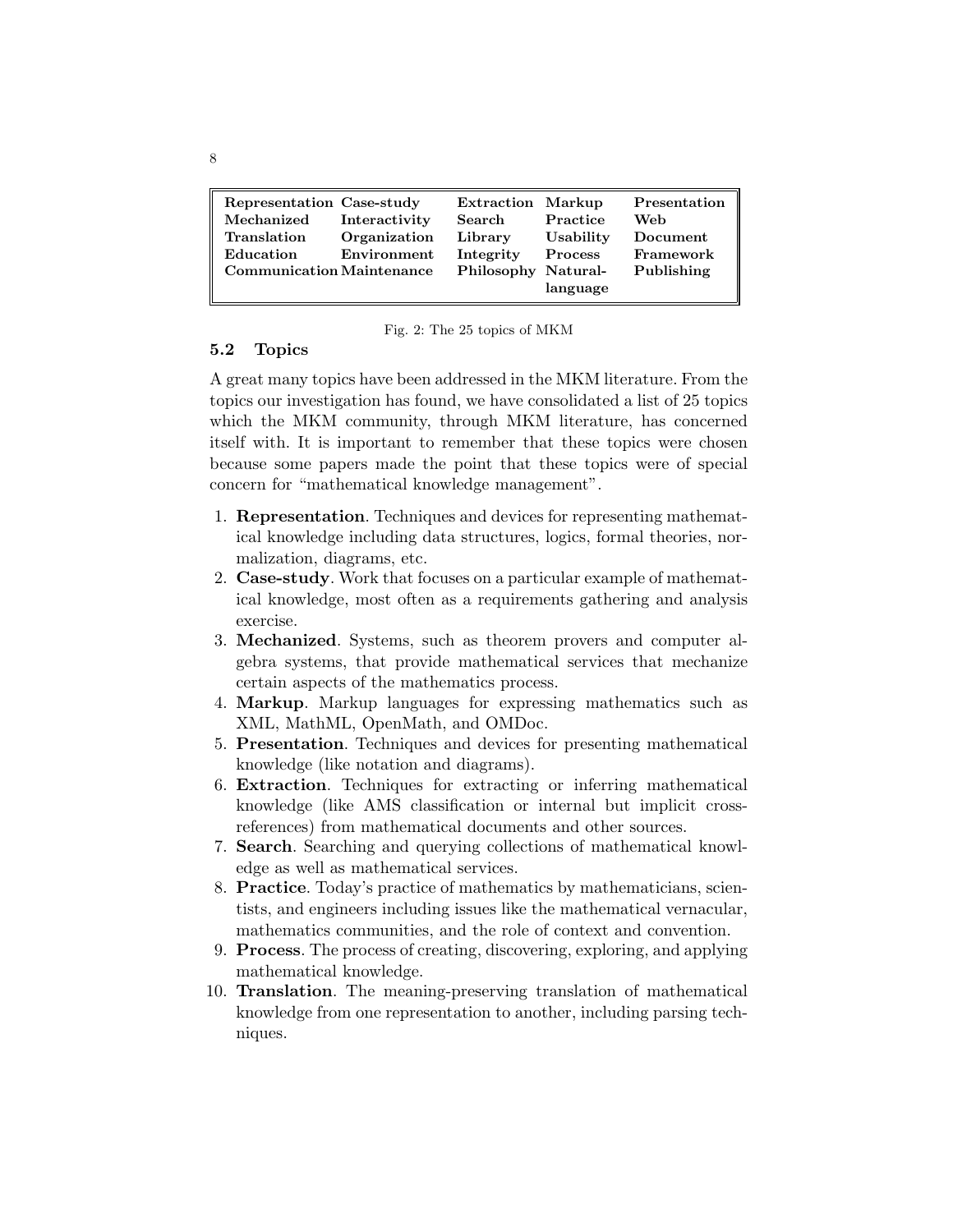- 11. Usability. Techniques for making mathematical knowledge more usable.
- 12. Web. The fundamental use of the web to communicate mathematical knowledge and to support mathematics practice.
- 13. Organization. The organization of mathematical knowledge, including the use of ontologies and metadata.
- 14. Natural-language. Mathematical knowledge expressed via natural languages.
- 15. Library. Libraries, repositories, and archives of mathematical knowledge.
- 16. Document. Mathematical documents of all forms.
- 17. Education. MKM in, and for, mathematical education.
- 18. Integrity. The consistency, correctness, and certification of mathematical knowledge.
- 19. Environment. The development and use of software environments for managing mathematical knowledge.
- 20. Maintenance. The maintenance and version control of collections of mathematical knowledge.
- 21. Philosophy. The impact of the philosophy of mathematics on MKM.
- 22. Communication. The communication of mathematical knowledge between systems, particularly heterogeneous systems.
- 23. Framework. Frameworks for managing mathematical knowledge.
- 24. Publishing. Issues concerning the publication of mathematical knowledge.
- 25. Interactivity. Human-to-human and human-to-tool interaction involving mathematical knowledge.

### 5.3 Statistics

In Figure 3, we see the sorted distribution of weighted views for all papers. Each paper is assigned a total weight of 1, and this weight is divided evenly amongst all points of view espoused by the paper. Figure 4 is the similar histogram for topics. We also looked at the unweighted data, and for both views and topics, the ordering was essentially the same, i.e. the only



Fig. 3: Views

changes were when views/topics already had statistically indistinguishable counts.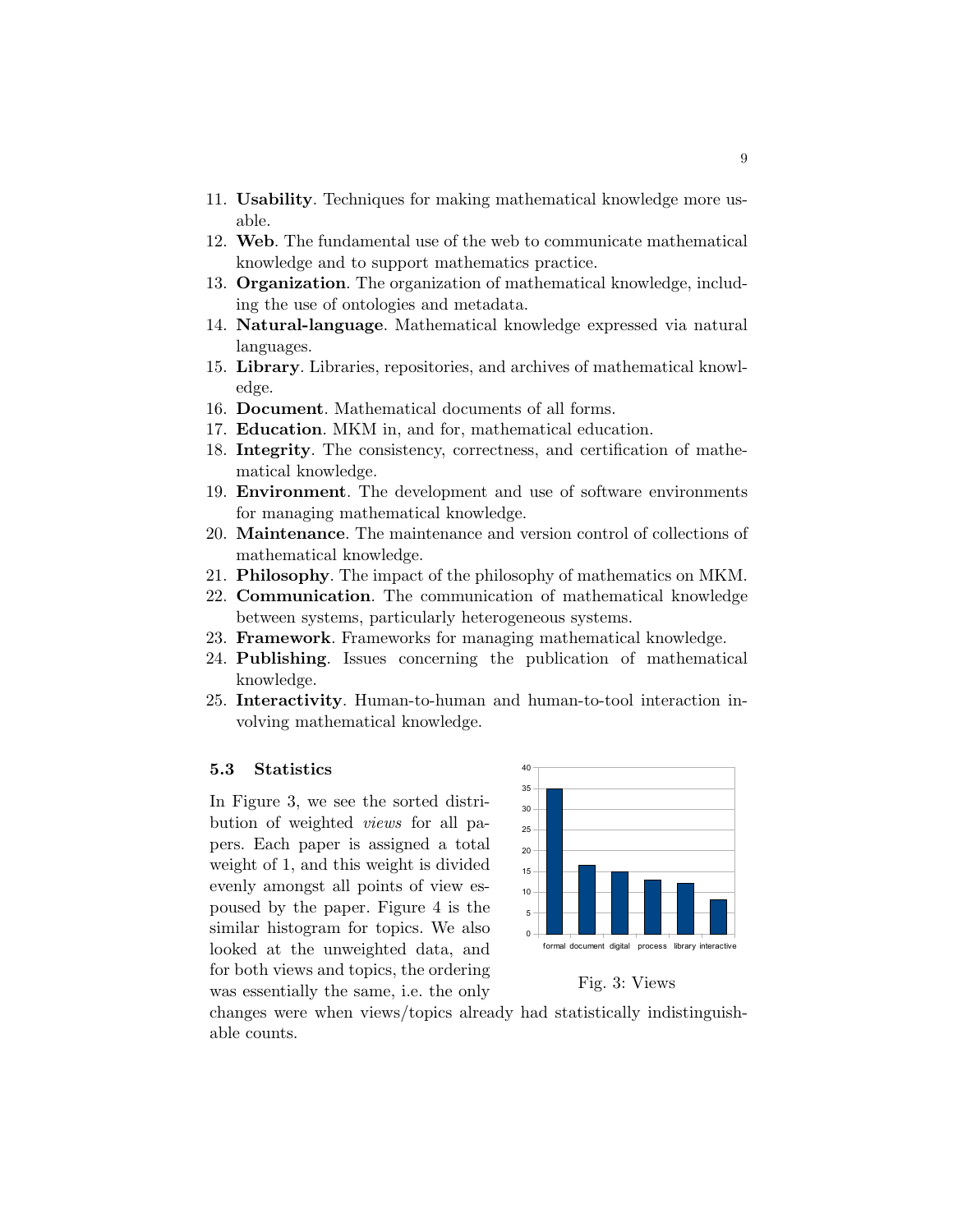We have also broken down the data in these two figures by year, rescaling the results as percentages per year. We can extract some information from the view-per-year data (see Appendix A), but there is not enough data (143 papers in  $25 \times 7 = 175$  bins) to extract meaningful results from a similar breakdown of the topics data. We were unable to find a meaningful clustering of the topics that might allow trends (if any) to become visible.

#### 6 Analysis

What can we extract from this data? It is very clear that the community tends to favor a formal view of mathematics. While that is not totally unexpected, looking that the problem of MKM, it would probably be healthier if the points of view were more uniformly distributed. Statistically speaking, the document and digital views are tied for second, and process and library third, with interactive getting the least attention.

We believe that the large ratio  $(4 : 1)$  between *formal* and *in*teractive is mainly due to the current makeup of the community (many coming from formal backgrounds and otherwise working on highly mathematical problems) and the current state of the field (it is difficult to build a novel interactive system atop quicksand and convince formalists of its worth). In between, considering the amount of time and energy it takes to build a reasonable library of mathematics, it is probably unsurprising that this viewpoint has not received equal attention, especially since MKM has not attracted many system builders.

The distribution of topics clearly indicates that representation issues get the highest share





of the community's attention (with the related issues surrounding markup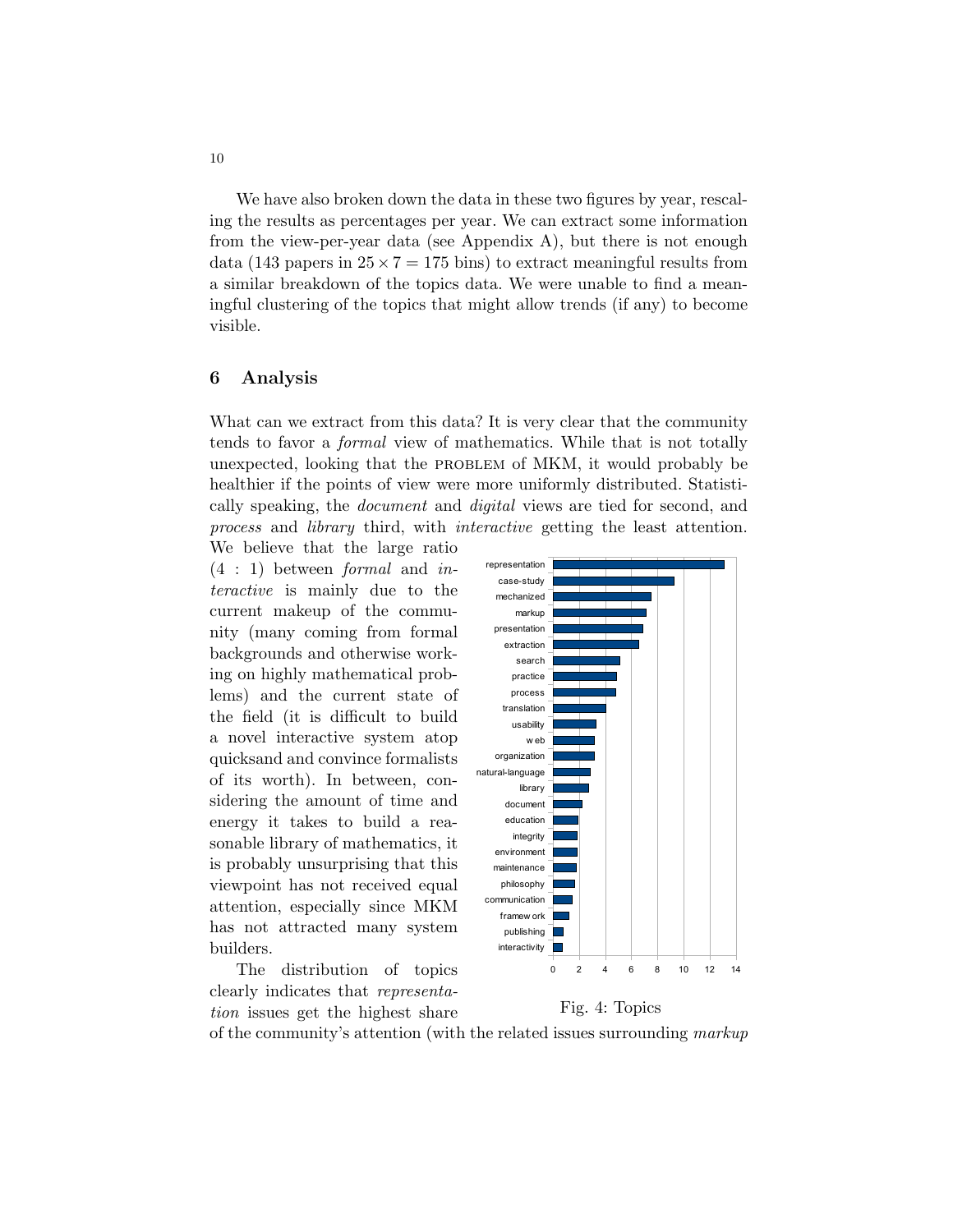joining in at number 4). More interesting is the second-place showing of case-study: we take this as a sign of a burgeoning field which takes the scientific method seriously and is doing some amount of requirements analysis before diving in with solutions.<sup>4</sup>

We can also analyze the correlations between views (seen as depending on the topics) and vice-versa (raw data is shown in Appendix B). For the views, the most significant correlation  $(0.7)$  is between the *library* and digital views, which basically says that no one today is looking at large repositories of mathematics outside the digital domain. There is no correlation (0.0) between digital and interactive; this is potentially an artifact of how we chose to assign views, but not clearly so: the emphasis in the digital view is on mathematical knowledge being digital, while the *inter*active view emphasizes human interaction (most often on computers). It is reassuring that there are no negative correlations, which would have indicated a real flaw in our choices!

Analyzing the correlations between topics, there is a very strong pairwise correlation  $(> 0.87)$  between the 4 topics representation, casestudy, mechanized and usability. In other words, regardless of point of view, these topics tend to appear together. This can also be interpreted to indicate that MKM has a strong affinity for the topics covered by the Calculemus conference, and would further justify the co-location of these conferences for 2007, 2008 and 2009. At the other extreme, the pairs (markup, education), (extraction, education), and (process, web) are strongly negatively correlated  $(-0.9, -0.95, \text{and } -0.89)$  respectively). This also makes sense as, no matter how one looks at MKM topics, neither markup nor techniques for information extraction are (currently) relevant to MKM issues in education, nor is the advances in web technology as discussed in MKM papers (currently) relevant to the process of creating mathematics.<sup>5</sup>

Looking at the per-year data, only a couple of trends appear to be statistically significant: the *process* view is gaining some traction, while the formal view appears to be slowly losing its dominance.

#### 6.1 Secondary sources

Did we miss something important by ignoring some secondary sources? If we look at the topics and views covered in the different regional work-

<sup>4</sup> A lack of requirements analysis very often leads to interesting solutions to problems which did not need solving.

<sup>5</sup> Even though mathematicians routinely use web 1.0 mechanisms as part of the social fabric of creating mathematics.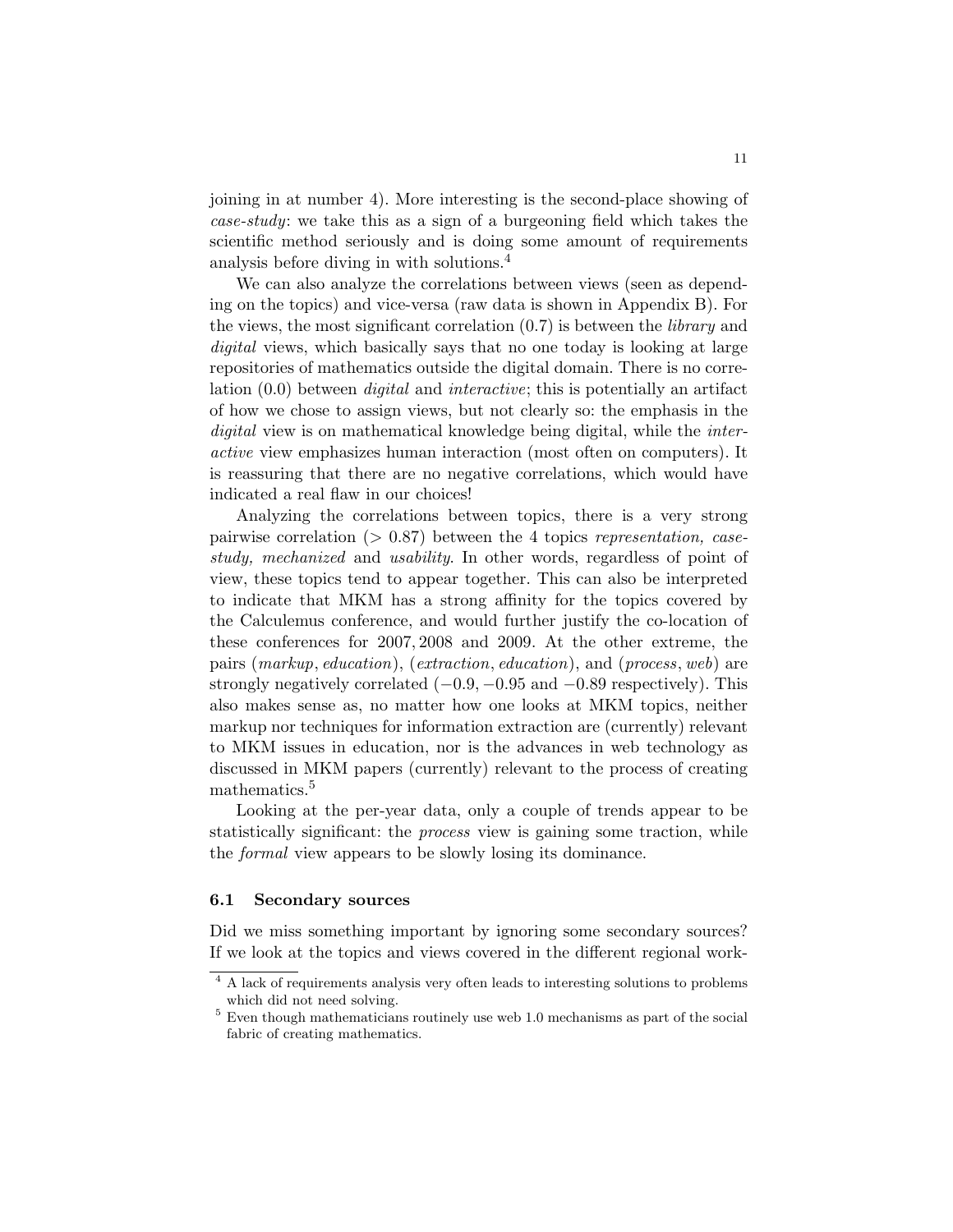shops and less formal conference proceedings  $[10, 31, 33-35]$ , we see<sup>6</sup> that this is not the case. In fact, the topics and views of the talks at these other meetings seem to fall even more neatly into our categories than many papers in the MKM proceedings! What we do notice is a different emphasis, with the formal view being less prominent, but otherwise all views and essentially all topics are represented.

#### 6.2 Discussion

One must remember that neither our "views" nor our "topics" are exclusive classifications, nor are they meant to be exhaustive with respect to future research in MKM. Another important point is that a view, like "document", should not be misunderstood as labeling papers which are about mathematical documents, but rather papers which focus on document-level issues. While documents and libraries are clearly interrelated, document-level issues and library-level issues and concerns differ significantly.

Some topics may seem unbalanced—like representation spanning from data-structures to formal theories. However, the papers on this topic all had one thing in common: how to encode (via some representation) some important piece of mathematical knowledge. As the knowledge being represented varied across different scales, so do the tools used. Some topics, like representation and presentation, are in some sense dual to each other; nevertheless, many papers deal exclusively with one of these topics, while others focus on the highly non-trivial relationship between presentation and representation. To muddy things further, some mechanisms (like diagrams) are used to denote both syntax and semantics, i.e. presentation and representation, often simultaneously.

Some topics may in fact overlap sufficiently that, if the community agrees, they should be merged. While there are significant differences in the papers that deal with "organization" versus those dealing with "frameworks", perhaps that has more to do with the points of view than the topic. Similarly, the two authors absolutely agree with one reviewer who mentioned that "communication" and "translation" ought to be the same topic—however this is not (yet?) the community view, and so we did not feel like we should impose our view onto the topics in that way. Some topics rely on another (like extraction on document), but as topics of concern for a paper, they center of very different issues. Similarly,

<sup>6</sup> A similar data-gathering effort was done on these sources, but that data was not included in our results.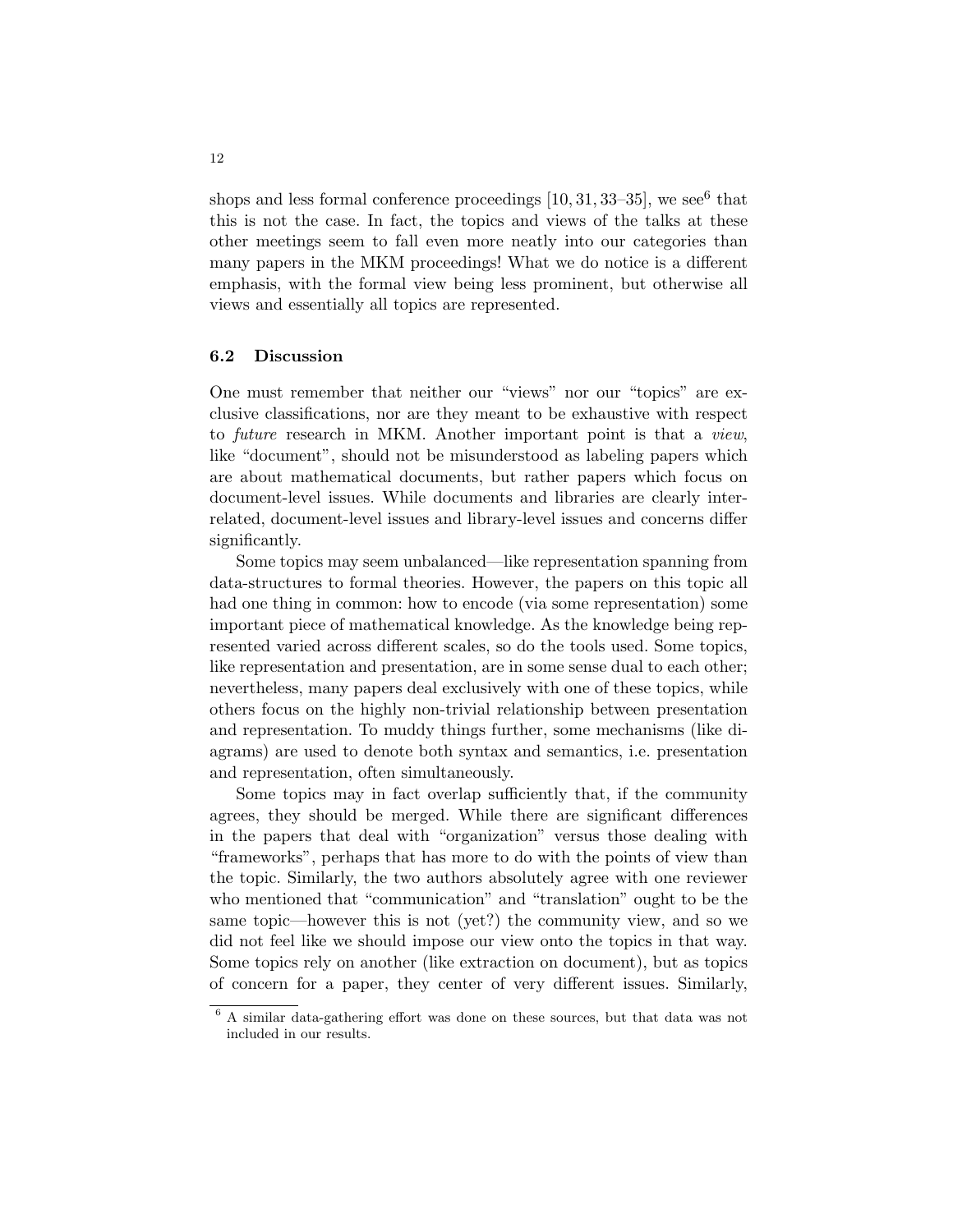translation can be seen as the strongest possible form of extraction, but in practice these two topics are treated by very different techniques, and thus seemed to deserve separate classifications.

## 7 Conclusion

Our review of the MKM literature has produced a two-dimensional framework based on views and topics for classifying and analyzing MKM research. Although some bias on our part has certainly crept into our analysis, we have made a concerted effort to let the literature speak for itself. Our results show that the MKM community is pursuing a wide range of topics from a reasonably balanced set of view points. Our analysis shows that some trends and correlations are clearly evident such as the persistent interest in the formal view and the strong correlation between the formal view and the representation topic.

What stands out most in this work are the views. MKM researchers take different points of view when they do their research and write their results. The six views we have identified appear to cover, either individually or in combination, the views exhibited in the MKM literature. The views embody the different ways people see mathematical knowledge as well as the different ways people see mathematics itself. Like Parnas [38], we refuse to oversimplify MKM and shoehorn it into a hierarchy. More productive is to frankly embrace its complexity, and try to tame it with tools appropriate for a complex field rather than to do forensics on a carcass.

## References

- 1. Andrew A. Adams. Digitisation, representation, and formalisation. In Asperti et al. [4], pages 1–16.
- 2. Andrew A. Adams and James H. Davenport. Copyright issues for MKM. In Asperti et al. [3], pages 1–16.
- 3. Andrea Asperti, Grzegorz Bancerek, and Andrzej Trybulec, editors. Mathematical Knowledge Management, Third International Conference, MKM 2004, Bialowieza, Poland, September 19-21, 2004, Proceedings, volume 3119 of Lecture Notes in Computer Science. Springer, 2004.
- 4. Andrea Asperti, Bruno Buchberger, and James H. Davenport, editors. Mathematical Knowledge Management, Second International Conference, MKM 2003, Bertinoro, Italy, February 16-18, 2003, Proceedings, volume 2594 of Lecture Notes in Computer Science. Springer, 2003.
- 5. David Aspinall, Christoph Lüth, and Daniel Winterstein. A framework for interactive proof. In Kauers et al. [27], pages 161–175.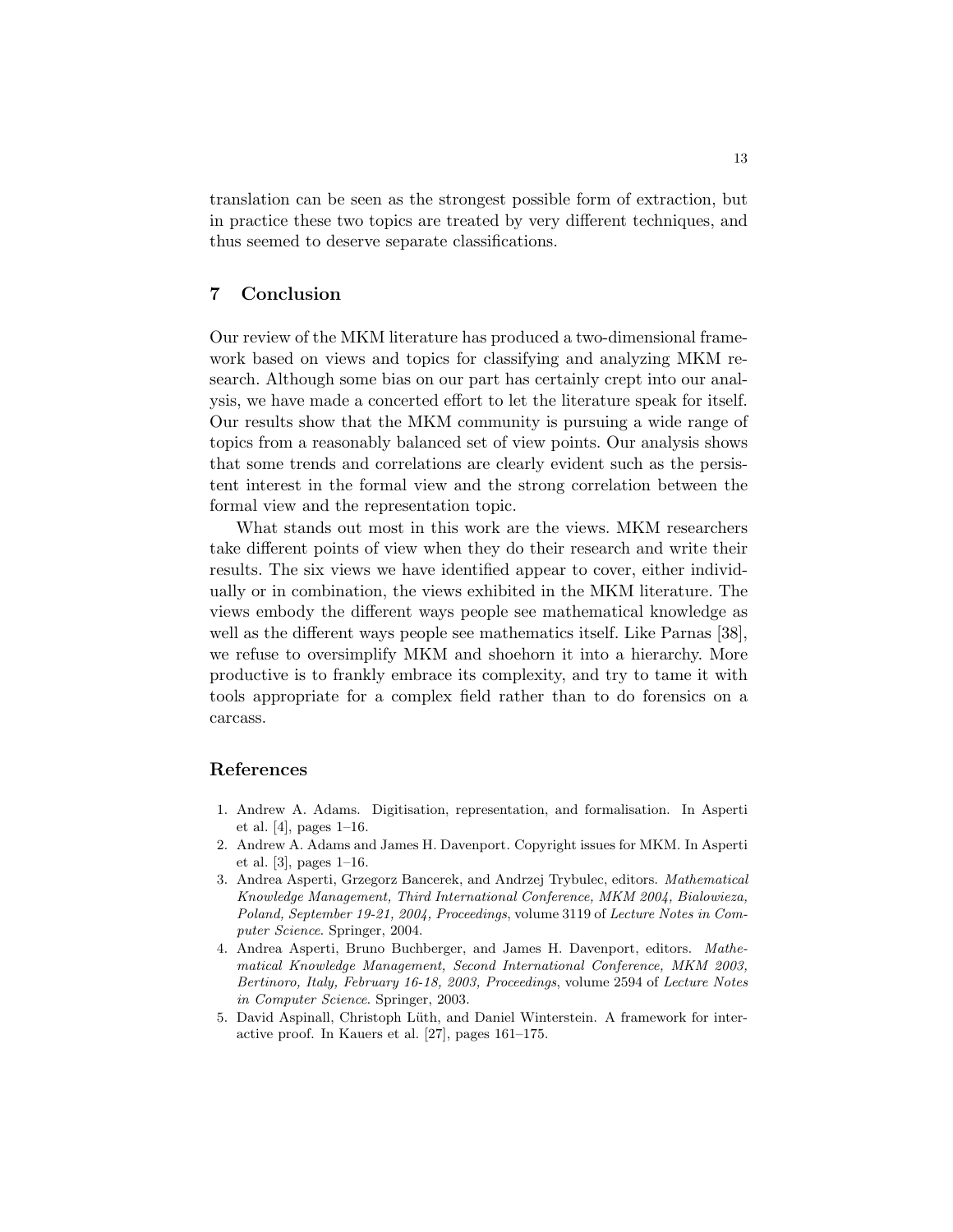- 6. Serge Autexier, John Campbell, Julio Rubio, Volker Sorge, Masakazu Suzuki, and Freek Wiedijk, editors. Intelligent Computer Mathematics, 9th International Conference, AISC 2008, 15th Symposium, Calculemus 2008, 7th International Conference, MKM 2008, Birmingham, UK, July 28 - August 1, 2008. Proceedings, volume 5144 of Lecture Notes in Computer Science. Springer, 2008.
- 7. Jonathan M. Borwein and William M. Farmer, editors. Mathematical Knowledge Management, 5th International Conference, MKM 2006, Wokingham, UK, August 11-12, 2006, Proceedings, volume 4108 of Lecture Notes in Computer Science. Springer, 2006.
- 8. Jonathan M. Borwein and Terry Stanway. Managing digital mathematical discourse. In Asperti et al. [4], pages 45–55.
- 9. Robert Boyer. The QED Manifesto. In A. Bundy, editor, Proceedings CADE 12, pages 238–251, 1994.
- 10. Bruno Buchberger and Olga Caprotti, editors. Electronic Proceedings of the First International Workshop on Mathematical Knowledge Management: MKM 2001. RISC-Linz, 2001. Available at http://www.risc.uni-linz.ac.at/about/ conferences/MKM2001/Proceedings.
- 11. Bruno Buchberger, Gaston H. Gonnet, and Michiel Hazewinkel, editors. Mathematical Knowledge Management, volume 38 of Ann. Math. Artif. Intell. Kluwer, 2003.
- 12. Alan Bundy. Automating signature evolution in logical theories. In Autexier et al. [6], pages 333–338.
- 13. Paul A. Cairns, Jeremy Gow, and Peter Collins. On dynamically presenting a topology course. Ann. Math. Artif. Intell., 38(1-3):91–104, 2003.
- 14. Florian Cajori. A History of Mathematical Notations. Dover (reprint), 1929.
- 15. Claudio Sacerdoti Coen. From proof-assistants to distributed libraries of mathematics: Tips and pitfalls. In Asperti et al. [4], pages 30–44.
- 16. Martin Davis. The Universal Computer: The Road from Leibniz to Turing. W. W. Norton & Co., Inc., New York, NY, USA, 2000.
- 17. N.G. de Bruijn. A Survey of the Project Automath. To H.B. Curry: Essays on Combinatory Logic, pages 579–606, 1980.
- 18. Encyclopédie ou dictionnaire raisonné des sciences, des arts et des métiers, 1751– 1772.
- 19. Douglas Engelbart. A research center for augmenting human intellect (demo). http://en.wikipedia.org/wiki/The Mother of All Demos, December 1968.
- 20. William M. Farmer. MKM: A new interdisciplinary field of research. ACM SIGSAM Bulletin, 38:47–52, 2004.
- 21. William M. Farmer. Mathematical knowledge management. In D. G. Schwartz, editor, Encyclopedia of Knowledge Management, pages 599–604. Information Science Reference, 2005.
- 22. Gottlob Frege. Begriffsschrift: eine der arithmetische nachgebildete Formelsprache des reinen Denkens. L. Nebert, Halle a/S, 1879/1997.
- 23. Kurt Gödel. Über formal unentscheidbare Sätze der Principia Mathematica und verwandter Systeme. Monatshefte für Mathematik und Physik, 38(1):173–198, 1931.
- 24. Ferruccio Guidi and Irene Schena. A query language for a metadata framework about mathematical resources. In Asperti et al. [4], pages 105–118.
- 25. Bastiaan Heeren, Johan Jeuring, Arthur van Leeuwen, and Alex Gerdes. Specifying strategies for exercises. In Autexier et al. [6], pages 430–445.

14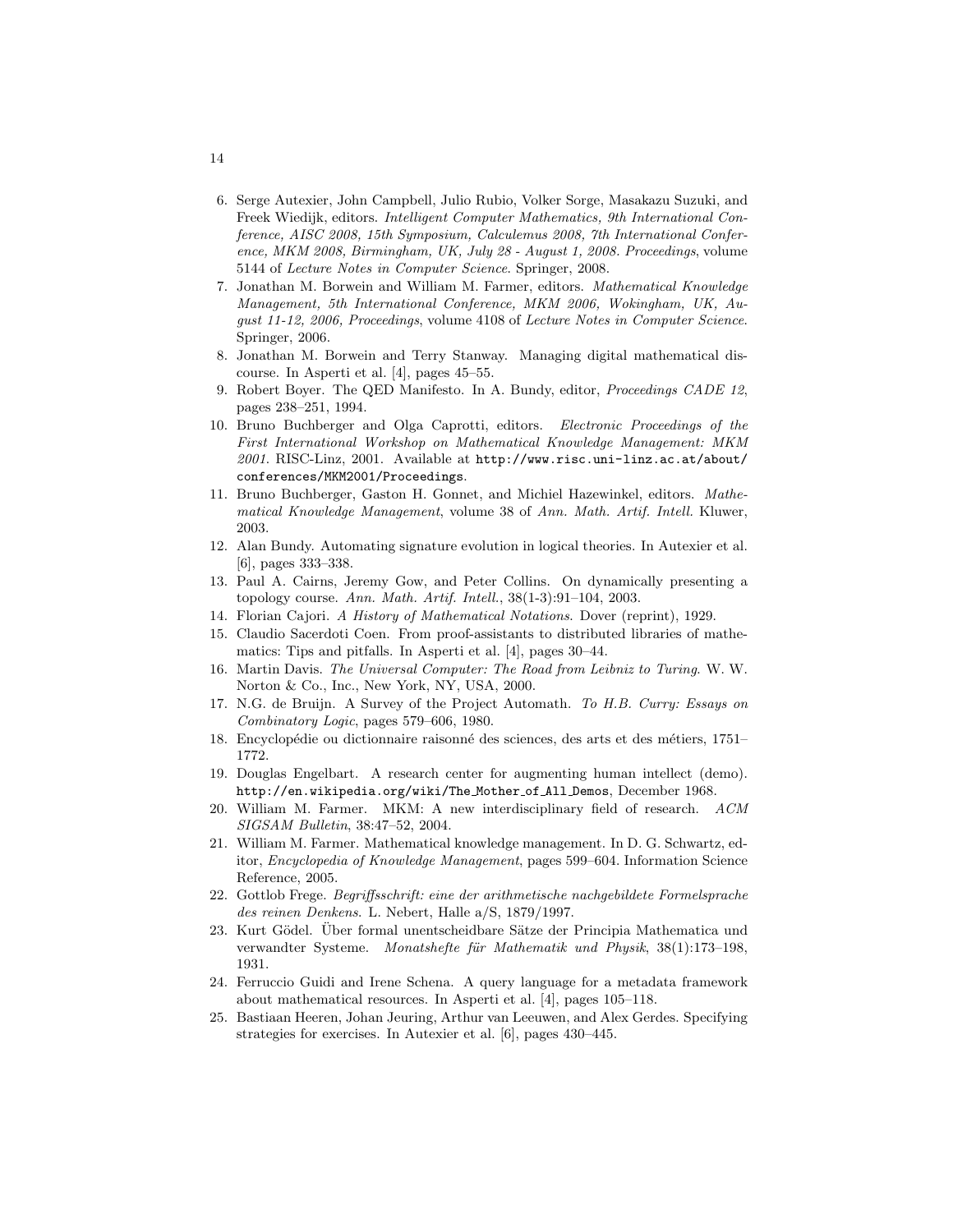- 26. Feryal Fulya Horozal and Chad E. Brown. Formal representation of mathematics in a dependently typed set theory. In Kauers et al. [27], pages 265–279.
- 27. Manuel Kauers, Manfred Kerber, Robert Miner, and Wolfgang Windsteiger, editors. Towards Mechanized Mathematical Assistants, 14th Symposium, Calculemus 2007, 6th International Conference, MKM 2007, Hagenberg, Austria, June 27-30, 2007, Proceedings, volume 4573 of Lecture Notes in Computer Science. Springer, 2007.
- 28. Andrea Kohlhase and Michael Kohlhase. An exploration in the space of mathematical knowledge. In Kohlhase [29], pages 17–32.
- 29. Michael Kohlhase, editor. Mathematical Knowledge Management, 4th International Conference, MKM 2005, Bremen, Germany, July 15-17, 2005, Revised Selected Papers, volume 3863 of Lecture Notes in Computer Science. Springer, 2006.
- 30. Paul Libbrecht, Cyrille Desmoulins, Christian Mercat, Colette Laborde, Michael Dietrich, and Maxim Hendriks. Cross-curriculum search for Intergeo. In Autexier et al. [6], pages 520–535.
- 31. Mathematical Knowledge Management Symposium. Web site at http://www. macs.hw.ac.uk/~fairouz/mkm-symposium03/.
- 32. Erica Melis, Jochen B¨udenbender, Georgi Goguadze, Paul Libbrecht, and Carsten Ullrich. Knowledge representation and management in activemath. Ann. Math. Artif. Intell., 38(1-3):47–64, 2003.
- 33. A North American Workshop on Mathematical Knowledge Management (NA-MKM 2002). Web site at http://imps.mcmaster.ca/na-mkm-2002/.
- 34. Second North American Workshop on Mathematical Knowledge Management (NA-MKM 2004). Web site at http://imps.mcmaster.ca/na-mkm-2004/.
- 35. Workshop on Mathematical Knowledge Management: Sustainability, Scalability and Interoperability. Web site at http://projects.cs.dal.ca/ddrive/seminars/ mkm.shtml.
- 36. R. Nederpelt, J. Geuvers, R. de Vrijer, and eds. Selected Papers on Automath. Studies in Logic and the Foundations of Mathematics 133, 1994.
- 37. Luca Padovani. On the roles of LaTeX and MathML in encoding and processing mathematical expressions. In Asperti et al. [4], pages 66–79.
- 38. David L. Parnas. On a "buzzword": hierarchical structure, pages 429–440. Springer-Verlag New York, Inc., New York, NY, USA, 2002.
- 39. Alan M. Turing. Practical forms of type theory. Journal of Symbolic Logic, 13:80– 94, 1948.
- 40. Josef Urban. XML-izing Mizar: Making semantic processing and presentation of mml easy. In Kohlhase [29], pages 346–360.
- 41. Konstantin Verchinine, Alexander V. Lyaletski, Andrey Paskevich, and Anatoly Anisimov. On correctness of mathematical texts from a logical and practical point of view. In Autexier et al. [6], pages 583–598.
- 42. A.N. Whitehead and B. Russell. Principia Mathematica. Cambridge University Press, 1910–13.
- 43. Freek Wiedijk. The QED manifesto revisited. Studies in Logic, Grammar and Rhetoric, 10(23):121–133, 2007.
- 44. Abdou Youssef. Roles of math search in mathematics. In Borwein and Farmer [7], pages 2–16.
- 45. Abdou Youssef. Methods of relevance ranking and hit-content generation in math search. In Kauers et al. [27], pages 393–406.